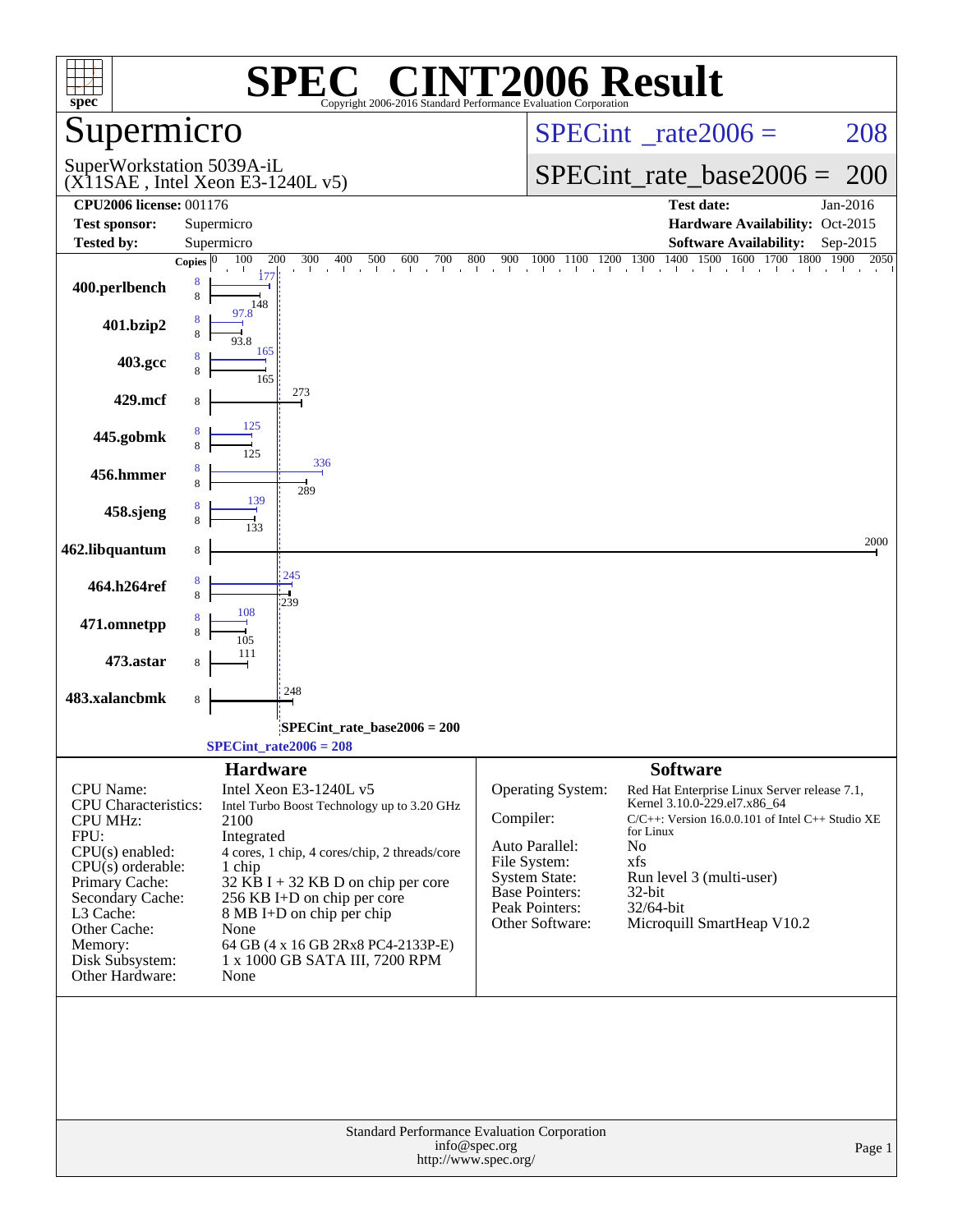

#### Supermicro

### SPECint rate $2006 = 208$

(X11SAE , Intel Xeon E3-1240L v5) SuperWorkstation 5039A-iL

[SPECint\\_rate\\_base2006 =](http://www.spec.org/auto/cpu2006/Docs/result-fields.html#SPECintratebase2006) 200

**[CPU2006 license:](http://www.spec.org/auto/cpu2006/Docs/result-fields.html#CPU2006license)** 001176 **[Test date:](http://www.spec.org/auto/cpu2006/Docs/result-fields.html#Testdate)** Jan-2016 **[Test sponsor:](http://www.spec.org/auto/cpu2006/Docs/result-fields.html#Testsponsor)** Supermicro Supermicro **[Hardware Availability:](http://www.spec.org/auto/cpu2006/Docs/result-fields.html#HardwareAvailability)** Oct-2015 **[Tested by:](http://www.spec.org/auto/cpu2006/Docs/result-fields.html#Testedby)** Supermicro **Supermicro [Software Availability:](http://www.spec.org/auto/cpu2006/Docs/result-fields.html#SoftwareAvailability)** Sep-2015

#### **[Results Table](http://www.spec.org/auto/cpu2006/Docs/result-fields.html#ResultsTable)**

|                                                                                                          | <b>Base</b>   |                |       |                |       |                | <b>Peak</b> |               |                |              |                |              |                |              |
|----------------------------------------------------------------------------------------------------------|---------------|----------------|-------|----------------|-------|----------------|-------------|---------------|----------------|--------------|----------------|--------------|----------------|--------------|
| <b>Benchmark</b>                                                                                         | <b>Copies</b> | <b>Seconds</b> | Ratio | <b>Seconds</b> | Ratio | <b>Seconds</b> | Ratio       | <b>Copies</b> | <b>Seconds</b> | <b>Ratio</b> | <b>Seconds</b> | <b>Ratio</b> | <b>Seconds</b> | <b>Ratio</b> |
| 400.perlbench                                                                                            | 8             | 527            | 148   | 529            | 148   | 528            | 148         | 8             | 443            | 177          | 440            | 178          | 442            | <u>177</u>   |
| 401.bzip2                                                                                                | 8             | 829            | 93.1  | 823            | 93.8  | 812            | 95.1        | 8             | 787            | 98.0         | 789            | 97.8         | 789            | 97.8         |
| $403.\mathrm{gcc}$                                                                                       |               | 390            | 165   | 390            | 165   | 390            | 165         | 8             | 389            | 166          | 390            | 165          | 390            | 165          |
| $429$ .mcf                                                                                               | 8             | 268            | 272   | 267            | 274   | 267            | 273         | 8             | 268            | 272          | 267            | 274          | 267            | 273          |
| $445$ .gobm $k$                                                                                          | 8             | 672            | 125   | 673            | 125   | 672            | 125         | 8             | 671            | 125          | 672            | <u>125</u>   | 672            | 125          |
| 456.hmmer                                                                                                | 8             | 257            | 290   | 260            | 287   | 258            | 289         | 8             | 222            | 336          | 222            | 336          | 222            | 336          |
| 458.sjeng                                                                                                | 8             | 729            | 133   | 731            | 132   | 730            | 133         | 8             | 699            | 139          | 694            | 139          | 699            | <u>139</u>   |
| 462.libquantum                                                                                           |               | 82.9           | 2000  | 82.8           | 2000  | 82.8           | 2000        | 8             | 82.9           | 2000         | 82.8           | 2000         | 82.8           | 2000         |
| 464.h264ref                                                                                              | 8             | 742            | 239   | 751            | 236   | 737            | 240         | 8             | 724            | 244          | 723            | 245          | 723            | 245          |
| 471.omnetpp                                                                                              | 8             | 475            | 105   | 475            | 105   | 473            | 106         | 8             | 461            | 108          | 462            | 108          | 461            | 108          |
| 473.astar                                                                                                | 8             | 505            | 111   | 505            | 111   | 507            | 111         | 8             | 505            | 111          | 505            | 111          | 507            | 111          |
| 483.xalancbmk                                                                                            | 8             | 223            | 248   | 223            | 248   | 223            | 247         | 8             | 223            | 248          | 223            | 248          | 223            | 247          |
| Results appear in the order in which they were run. Bold underlined text indicates a median measurement. |               |                |       |                |       |                |             |               |                |              |                |              |                |              |

#### **[Submit Notes](http://www.spec.org/auto/cpu2006/Docs/result-fields.html#SubmitNotes)**

 The taskset mechanism was used to bind copies to processors. The config file option 'submit' was used to generate taskset commands to bind each copy to a specific processor. For details, please see the config file.

#### **[Operating System Notes](http://www.spec.org/auto/cpu2006/Docs/result-fields.html#OperatingSystemNotes)**

Stack size set to unlimited using "ulimit -s unlimited"

#### **[Platform Notes](http://www.spec.org/auto/cpu2006/Docs/result-fields.html#PlatformNotes)**

 Sysinfo program /home/cpu2006/config/sysinfo.rev6914 \$Rev: 6914 \$ \$Date:: 2014-06-25 #\$ e3fbb8667b5a285932ceab81e28219e1 running on localhost.localdomain Wed Jan 6 20:24:26 2016 This section contains SUT (System Under Test) info as seen by some common utilities. To remove or add to this section, see: <http://www.spec.org/cpu2006/Docs/config.html#sysinfo> From /proc/cpuinfo model name : Intel(R) Xeon(R) CPU E3-1240L v5 @ 2.10GHz 1 "physical id"s (chips) 8 "processors" cores, siblings (Caution: counting these is hw and system dependent. The following excerpts from /proc/cpuinfo might not be reliable. Use with caution.) cpu cores : 4 siblings : 8 Continued on next page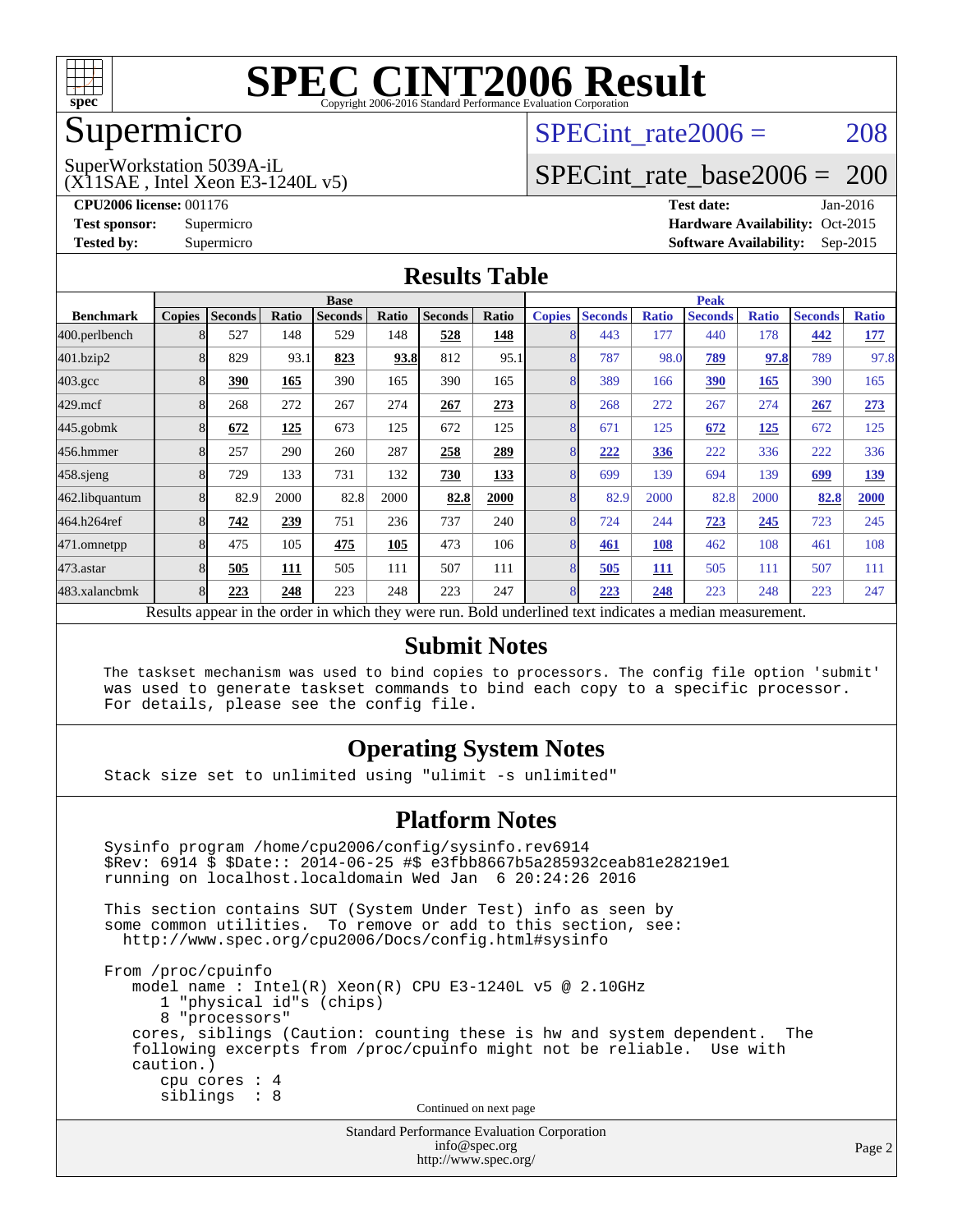

#### Supermicro

SPECint rate $2006 = 208$ 

(X11SAE , Intel Xeon E3-1240L v5) SuperWorkstation 5039A-iL

[SPECint\\_rate\\_base2006 =](http://www.spec.org/auto/cpu2006/Docs/result-fields.html#SPECintratebase2006) 200

**[CPU2006 license:](http://www.spec.org/auto/cpu2006/Docs/result-fields.html#CPU2006license)** 001176 **[Test date:](http://www.spec.org/auto/cpu2006/Docs/result-fields.html#Testdate)** Jan-2016 **[Test sponsor:](http://www.spec.org/auto/cpu2006/Docs/result-fields.html#Testsponsor)** Supermicro Supermicro **[Hardware Availability:](http://www.spec.org/auto/cpu2006/Docs/result-fields.html#HardwareAvailability)** Oct-2015 **[Tested by:](http://www.spec.org/auto/cpu2006/Docs/result-fields.html#Testedby)** Supermicro **Supermicro [Software Availability:](http://www.spec.org/auto/cpu2006/Docs/result-fields.html#SoftwareAvailability)** Sep-2015

#### **[Platform Notes \(Continued\)](http://www.spec.org/auto/cpu2006/Docs/result-fields.html#PlatformNotes)**

 physical 0: cores 0 1 2 3 cache size : 8192 KB From /proc/meminfo MemTotal: 65622064 kB HugePages\_Total: 0 Hugepagesize: 2048 kB From /etc/\*release\* /etc/\*version\* os-release: NAME="Red Hat Enterprise Linux Server" VERSION="7.1 (Maipo)" ID="rhel" ID\_LIKE="fedora" VERSION\_ID="7.1" PRETTY\_NAME="Red Hat Enterprise Linux Server 7.1 (Maipo)" ANSI\_COLOR="0;31" CPE\_NAME="cpe:/o:redhat:enterprise\_linux:7.1:GA:server" redhat-release: Red Hat Enterprise Linux Server release 7.1 (Maipo) system-release: Red Hat Enterprise Linux Server release 7.1 (Maipo) system-release-cpe: cpe:/o:redhat:enterprise\_linux:7.1:ga:server uname -a: Linux localhost.localdomain 3.10.0-229.el7.x86\_64 #1 SMP Thu Jan 29 18:37:38 EST 2015 x86 64 x86 64 x86 64 GNU/Linux run-level 3 Jan 6 20:17 SPEC is set to: /home/cpu2006 Filesystem Type Size Used Avail Use% Mounted on /dev/mapper/rhel-home xfs 850G 3.5G 846G 1% /home Additional information from dmidecode: Warning: Use caution when you interpret this section. The 'dmidecode' program reads system data which is "intended to allow hardware to be accurately determined", but the intent may not be met, as there are frequent changes to hardware, firmware, and the "DMTF SMBIOS" standard. BIOS American Megatrends Inc. 1.0a 12/01/2015 Memory: 4x Samsung M391A2K43BB1-CPB 16 GB 2 rank 2133 MHz (End of data from sysinfo program)

#### **[General Notes](http://www.spec.org/auto/cpu2006/Docs/result-fields.html#GeneralNotes)**

Environment variables set by runspec before the start of the run: LD\_LIBRARY\_PATH = "/home/cpu2006/libs/32:/home/cpu2006/libs/64:/home/cpu2006/sh"

 Binaries compiled on a system with 1x Intel Core i5-4670K CPU + 32GB memory using RedHat EL 7.1

Continued on next page

Standard Performance Evaluation Corporation [info@spec.org](mailto:info@spec.org) <http://www.spec.org/>

Page 3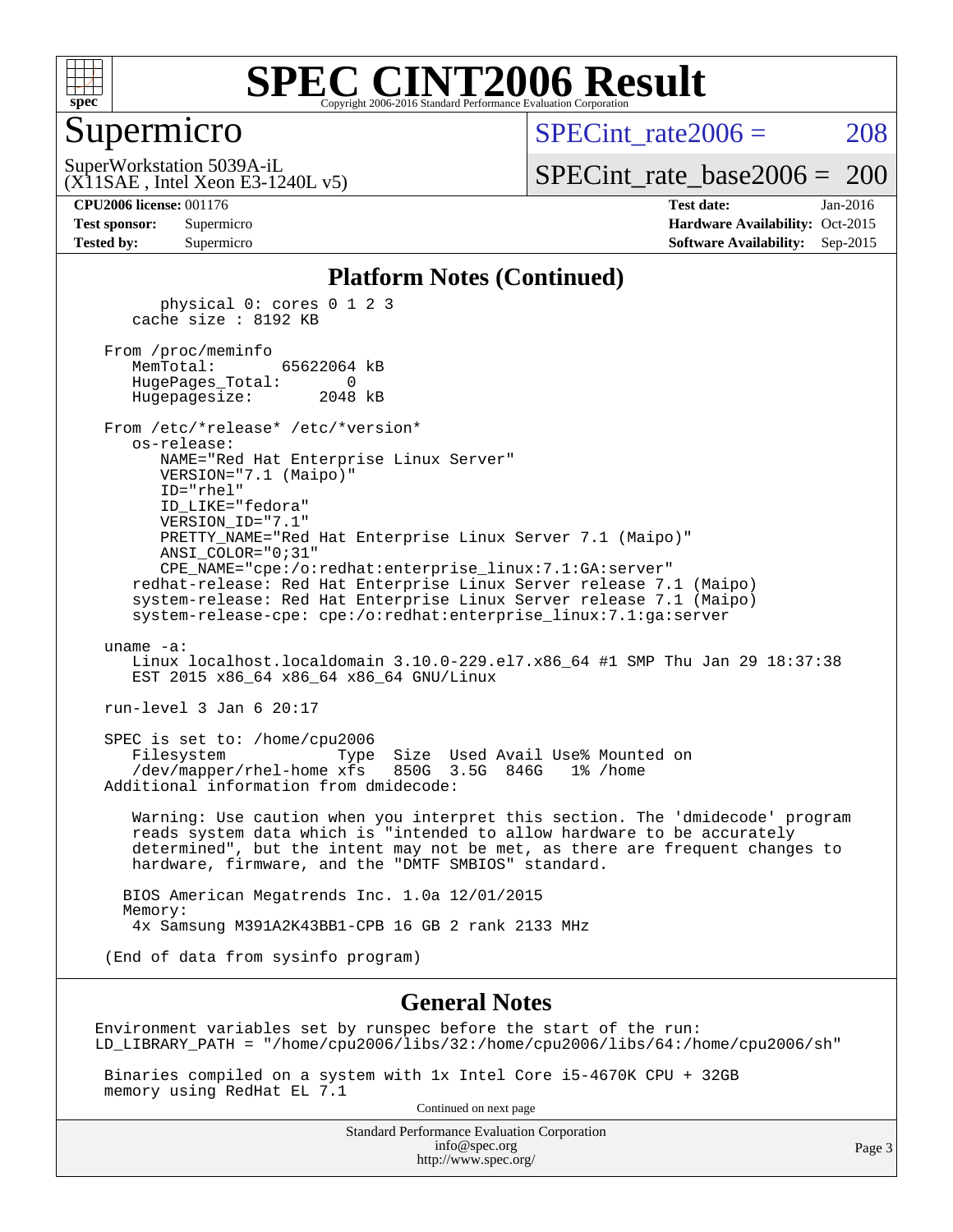

### Supermicro

SPECint rate $2006 = 208$ 

(X11SAE , Intel Xeon E3-1240L v5) SuperWorkstation 5039A-iL

SPECint rate base2006 =  $200$ 

**[CPU2006 license:](http://www.spec.org/auto/cpu2006/Docs/result-fields.html#CPU2006license)** 001176 **[Test date:](http://www.spec.org/auto/cpu2006/Docs/result-fields.html#Testdate)** Jan-2016 **[Test sponsor:](http://www.spec.org/auto/cpu2006/Docs/result-fields.html#Testsponsor)** Supermicro Supermicro **[Hardware Availability:](http://www.spec.org/auto/cpu2006/Docs/result-fields.html#HardwareAvailability)** Oct-2015 **[Tested by:](http://www.spec.org/auto/cpu2006/Docs/result-fields.html#Testedby)** Supermicro **Supermicro [Software Availability:](http://www.spec.org/auto/cpu2006/Docs/result-fields.html#SoftwareAvailability)** Sep-2015

#### **[General Notes \(Continued\)](http://www.spec.org/auto/cpu2006/Docs/result-fields.html#GeneralNotes)**

 Transparent Huge Pages enabled with: echo always > /sys/kernel/mm/transparent\_hugepage/enabled

### **[Base Compiler Invocation](http://www.spec.org/auto/cpu2006/Docs/result-fields.html#BaseCompilerInvocation)**

[C benchmarks](http://www.spec.org/auto/cpu2006/Docs/result-fields.html#Cbenchmarks):

[icc -m32 -L/opt/intel/compilers\\_and\\_libraries\\_2016/linux/compiler/lib/ia32\\_lin](http://www.spec.org/cpu2006/results/res2016q1/cpu2006-20160111-38665.flags.html#user_CCbase_intel_icc_e10256ba5924b668798078a321b0cb3f)

[C++ benchmarks:](http://www.spec.org/auto/cpu2006/Docs/result-fields.html#CXXbenchmarks)

[icpc -m32 -L/opt/intel/compilers\\_and\\_libraries\\_2016/linux/compiler/lib/ia32\\_lin](http://www.spec.org/cpu2006/results/res2016q1/cpu2006-20160111-38665.flags.html#user_CXXbase_intel_icpc_b4f50a394bdb4597aa5879c16bc3f5c5)

#### **[Base Portability Flags](http://www.spec.org/auto/cpu2006/Docs/result-fields.html#BasePortabilityFlags)**

 400.perlbench: [-D\\_FILE\\_OFFSET\\_BITS=64](http://www.spec.org/cpu2006/results/res2016q1/cpu2006-20160111-38665.flags.html#user_basePORTABILITY400_perlbench_file_offset_bits_64_438cf9856305ebd76870a2c6dc2689ab) [-DSPEC\\_CPU\\_LINUX\\_IA32](http://www.spec.org/cpu2006/results/res2016q1/cpu2006-20160111-38665.flags.html#b400.perlbench_baseCPORTABILITY_DSPEC_CPU_LINUX_IA32) 401.bzip2: [-D\\_FILE\\_OFFSET\\_BITS=64](http://www.spec.org/cpu2006/results/res2016q1/cpu2006-20160111-38665.flags.html#user_basePORTABILITY401_bzip2_file_offset_bits_64_438cf9856305ebd76870a2c6dc2689ab) 403.gcc: [-D\\_FILE\\_OFFSET\\_BITS=64](http://www.spec.org/cpu2006/results/res2016q1/cpu2006-20160111-38665.flags.html#user_basePORTABILITY403_gcc_file_offset_bits_64_438cf9856305ebd76870a2c6dc2689ab) 429.mcf: [-D\\_FILE\\_OFFSET\\_BITS=64](http://www.spec.org/cpu2006/results/res2016q1/cpu2006-20160111-38665.flags.html#user_basePORTABILITY429_mcf_file_offset_bits_64_438cf9856305ebd76870a2c6dc2689ab) 445.gobmk: [-D\\_FILE\\_OFFSET\\_BITS=64](http://www.spec.org/cpu2006/results/res2016q1/cpu2006-20160111-38665.flags.html#user_basePORTABILITY445_gobmk_file_offset_bits_64_438cf9856305ebd76870a2c6dc2689ab) 456.hmmer: [-D\\_FILE\\_OFFSET\\_BITS=64](http://www.spec.org/cpu2006/results/res2016q1/cpu2006-20160111-38665.flags.html#user_basePORTABILITY456_hmmer_file_offset_bits_64_438cf9856305ebd76870a2c6dc2689ab) 458.sjeng: [-D\\_FILE\\_OFFSET\\_BITS=64](http://www.spec.org/cpu2006/results/res2016q1/cpu2006-20160111-38665.flags.html#user_basePORTABILITY458_sjeng_file_offset_bits_64_438cf9856305ebd76870a2c6dc2689ab) 462.libquantum: [-D\\_FILE\\_OFFSET\\_BITS=64](http://www.spec.org/cpu2006/results/res2016q1/cpu2006-20160111-38665.flags.html#user_basePORTABILITY462_libquantum_file_offset_bits_64_438cf9856305ebd76870a2c6dc2689ab) [-DSPEC\\_CPU\\_LINUX](http://www.spec.org/cpu2006/results/res2016q1/cpu2006-20160111-38665.flags.html#b462.libquantum_baseCPORTABILITY_DSPEC_CPU_LINUX) 464.h264ref: [-D\\_FILE\\_OFFSET\\_BITS=64](http://www.spec.org/cpu2006/results/res2016q1/cpu2006-20160111-38665.flags.html#user_basePORTABILITY464_h264ref_file_offset_bits_64_438cf9856305ebd76870a2c6dc2689ab) 471.omnetpp: [-D\\_FILE\\_OFFSET\\_BITS=64](http://www.spec.org/cpu2006/results/res2016q1/cpu2006-20160111-38665.flags.html#user_basePORTABILITY471_omnetpp_file_offset_bits_64_438cf9856305ebd76870a2c6dc2689ab) 473.astar: [-D\\_FILE\\_OFFSET\\_BITS=64](http://www.spec.org/cpu2006/results/res2016q1/cpu2006-20160111-38665.flags.html#user_basePORTABILITY473_astar_file_offset_bits_64_438cf9856305ebd76870a2c6dc2689ab) 483.xalancbmk: [-D\\_FILE\\_OFFSET\\_BITS=64](http://www.spec.org/cpu2006/results/res2016q1/cpu2006-20160111-38665.flags.html#user_basePORTABILITY483_xalancbmk_file_offset_bits_64_438cf9856305ebd76870a2c6dc2689ab) [-DSPEC\\_CPU\\_LINUX](http://www.spec.org/cpu2006/results/res2016q1/cpu2006-20160111-38665.flags.html#b483.xalancbmk_baseCXXPORTABILITY_DSPEC_CPU_LINUX)

## **[Base Optimization Flags](http://www.spec.org/auto/cpu2006/Docs/result-fields.html#BaseOptimizationFlags)**

[C benchmarks](http://www.spec.org/auto/cpu2006/Docs/result-fields.html#Cbenchmarks):

[-xCORE-AVX2](http://www.spec.org/cpu2006/results/res2016q1/cpu2006-20160111-38665.flags.html#user_CCbase_f-xAVX2_5f5fc0cbe2c9f62c816d3e45806c70d7) [-ipo](http://www.spec.org/cpu2006/results/res2016q1/cpu2006-20160111-38665.flags.html#user_CCbase_f-ipo) [-O3](http://www.spec.org/cpu2006/results/res2016q1/cpu2006-20160111-38665.flags.html#user_CCbase_f-O3) [-no-prec-div](http://www.spec.org/cpu2006/results/res2016q1/cpu2006-20160111-38665.flags.html#user_CCbase_f-no-prec-div) [-opt-prefetch](http://www.spec.org/cpu2006/results/res2016q1/cpu2006-20160111-38665.flags.html#user_CCbase_f-opt-prefetch) [-opt-mem-layout-trans=3](http://www.spec.org/cpu2006/results/res2016q1/cpu2006-20160111-38665.flags.html#user_CCbase_f-opt-mem-layout-trans_a7b82ad4bd7abf52556d4961a2ae94d5)

[C++ benchmarks:](http://www.spec.org/auto/cpu2006/Docs/result-fields.html#CXXbenchmarks)

[-xCORE-AVX2](http://www.spec.org/cpu2006/results/res2016q1/cpu2006-20160111-38665.flags.html#user_CXXbase_f-xAVX2_5f5fc0cbe2c9f62c816d3e45806c70d7) [-ipo](http://www.spec.org/cpu2006/results/res2016q1/cpu2006-20160111-38665.flags.html#user_CXXbase_f-ipo) [-O3](http://www.spec.org/cpu2006/results/res2016q1/cpu2006-20160111-38665.flags.html#user_CXXbase_f-O3) [-no-prec-div](http://www.spec.org/cpu2006/results/res2016q1/cpu2006-20160111-38665.flags.html#user_CXXbase_f-no-prec-div) [-opt-prefetch](http://www.spec.org/cpu2006/results/res2016q1/cpu2006-20160111-38665.flags.html#user_CXXbase_f-opt-prefetch) [-opt-mem-layout-trans=3](http://www.spec.org/cpu2006/results/res2016q1/cpu2006-20160111-38665.flags.html#user_CXXbase_f-opt-mem-layout-trans_a7b82ad4bd7abf52556d4961a2ae94d5) [-Wl,-z,muldefs](http://www.spec.org/cpu2006/results/res2016q1/cpu2006-20160111-38665.flags.html#user_CXXbase_link_force_multiple1_74079c344b956b9658436fd1b6dd3a8a) [-L/sh -lsmartheap](http://www.spec.org/cpu2006/results/res2016q1/cpu2006-20160111-38665.flags.html#user_CXXbase_SmartHeap_32f6c82aa1ed9c52345d30cf6e4a0499)

## **[Base Other Flags](http://www.spec.org/auto/cpu2006/Docs/result-fields.html#BaseOtherFlags)**

[C benchmarks](http://www.spec.org/auto/cpu2006/Docs/result-fields.html#Cbenchmarks):

403.gcc: [-Dalloca=\\_alloca](http://www.spec.org/cpu2006/results/res2016q1/cpu2006-20160111-38665.flags.html#b403.gcc_baseEXTRA_CFLAGS_Dalloca_be3056838c12de2578596ca5467af7f3)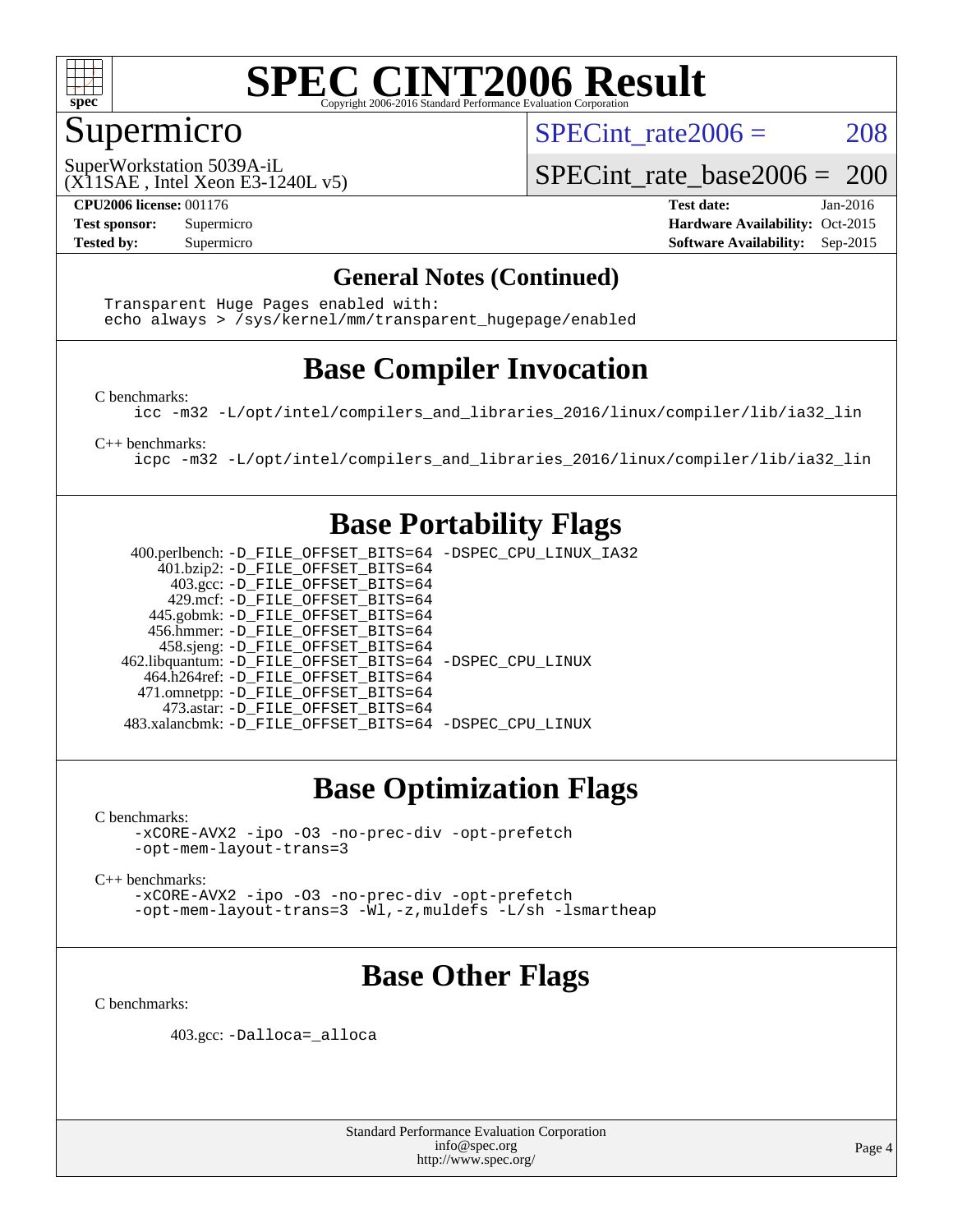

#### **[SPEC CINT2006 Result](http://www.spec.org/auto/cpu2006/Docs/result-fields.html#SPECCINT2006Result)** Copyright 2006-2016 Standard Performance Evaluation C

#### Supermicro

SPECint rate $2006 = 208$ 

(X11SAE , Intel Xeon E3-1240L v5) SuperWorkstation 5039A-iL

[SPECint\\_rate\\_base2006 =](http://www.spec.org/auto/cpu2006/Docs/result-fields.html#SPECintratebase2006) 200

**[CPU2006 license:](http://www.spec.org/auto/cpu2006/Docs/result-fields.html#CPU2006license)** 001176 **[Test date:](http://www.spec.org/auto/cpu2006/Docs/result-fields.html#Testdate)** Jan-2016 **[Test sponsor:](http://www.spec.org/auto/cpu2006/Docs/result-fields.html#Testsponsor)** Supermicro Supermicro **[Hardware Availability:](http://www.spec.org/auto/cpu2006/Docs/result-fields.html#HardwareAvailability)** Oct-2015 **[Tested by:](http://www.spec.org/auto/cpu2006/Docs/result-fields.html#Testedby)** Supermicro **Supermicro [Software Availability:](http://www.spec.org/auto/cpu2006/Docs/result-fields.html#SoftwareAvailability)** Sep-2015

### **[Peak Compiler Invocation](http://www.spec.org/auto/cpu2006/Docs/result-fields.html#PeakCompilerInvocation)**

[C benchmarks \(except as noted below\)](http://www.spec.org/auto/cpu2006/Docs/result-fields.html#Cbenchmarksexceptasnotedbelow):

[icc -m32 -L/opt/intel/compilers\\_and\\_libraries\\_2016/linux/compiler/lib/ia32\\_lin](http://www.spec.org/cpu2006/results/res2016q1/cpu2006-20160111-38665.flags.html#user_CCpeak_intel_icc_e10256ba5924b668798078a321b0cb3f)

400.perlbench: [icc -m64](http://www.spec.org/cpu2006/results/res2016q1/cpu2006-20160111-38665.flags.html#user_peakCCLD400_perlbench_intel_icc_64bit_bda6cc9af1fdbb0edc3795bac97ada53)

401.bzip2: [icc -m64](http://www.spec.org/cpu2006/results/res2016q1/cpu2006-20160111-38665.flags.html#user_peakCCLD401_bzip2_intel_icc_64bit_bda6cc9af1fdbb0edc3795bac97ada53)

456.hmmer: [icc -m64](http://www.spec.org/cpu2006/results/res2016q1/cpu2006-20160111-38665.flags.html#user_peakCCLD456_hmmer_intel_icc_64bit_bda6cc9af1fdbb0edc3795bac97ada53)

458.sjeng: [icc -m64](http://www.spec.org/cpu2006/results/res2016q1/cpu2006-20160111-38665.flags.html#user_peakCCLD458_sjeng_intel_icc_64bit_bda6cc9af1fdbb0edc3795bac97ada53)

#### [C++ benchmarks:](http://www.spec.org/auto/cpu2006/Docs/result-fields.html#CXXbenchmarks)

[icpc -m32 -L/opt/intel/compilers\\_and\\_libraries\\_2016/linux/compiler/lib/ia32\\_lin](http://www.spec.org/cpu2006/results/res2016q1/cpu2006-20160111-38665.flags.html#user_CXXpeak_intel_icpc_b4f50a394bdb4597aa5879c16bc3f5c5)

#### **[Peak Portability Flags](http://www.spec.org/auto/cpu2006/Docs/result-fields.html#PeakPortabilityFlags)**

 400.perlbench: [-D\\_FILE\\_OFFSET\\_BITS=64](http://www.spec.org/cpu2006/results/res2016q1/cpu2006-20160111-38665.flags.html#user_peakPORTABILITY400_perlbench_file_offset_bits_64_438cf9856305ebd76870a2c6dc2689ab) [-DSPEC\\_CPU\\_LP64](http://www.spec.org/cpu2006/results/res2016q1/cpu2006-20160111-38665.flags.html#b400.perlbench_peakCPORTABILITY_DSPEC_CPU_LP64) [-DSPEC\\_CPU\\_LINUX\\_X64](http://www.spec.org/cpu2006/results/res2016q1/cpu2006-20160111-38665.flags.html#b400.perlbench_peakCPORTABILITY_DSPEC_CPU_LINUX_X64) 401.bzip2: [-D\\_FILE\\_OFFSET\\_BITS=64](http://www.spec.org/cpu2006/results/res2016q1/cpu2006-20160111-38665.flags.html#user_peakPORTABILITY401_bzip2_file_offset_bits_64_438cf9856305ebd76870a2c6dc2689ab) [-DSPEC\\_CPU\\_LP64](http://www.spec.org/cpu2006/results/res2016q1/cpu2006-20160111-38665.flags.html#suite_peakCPORTABILITY401_bzip2_DSPEC_CPU_LP64) 403.gcc: [-D\\_FILE\\_OFFSET\\_BITS=64](http://www.spec.org/cpu2006/results/res2016q1/cpu2006-20160111-38665.flags.html#user_peakPORTABILITY403_gcc_file_offset_bits_64_438cf9856305ebd76870a2c6dc2689ab) 429.mcf: [-D\\_FILE\\_OFFSET\\_BITS=64](http://www.spec.org/cpu2006/results/res2016q1/cpu2006-20160111-38665.flags.html#user_peakPORTABILITY429_mcf_file_offset_bits_64_438cf9856305ebd76870a2c6dc2689ab) 445.gobmk: [-D\\_FILE\\_OFFSET\\_BITS=64](http://www.spec.org/cpu2006/results/res2016q1/cpu2006-20160111-38665.flags.html#user_peakPORTABILITY445_gobmk_file_offset_bits_64_438cf9856305ebd76870a2c6dc2689ab) 456.hmmer: [-D\\_FILE\\_OFFSET\\_BITS=64](http://www.spec.org/cpu2006/results/res2016q1/cpu2006-20160111-38665.flags.html#user_peakPORTABILITY456_hmmer_file_offset_bits_64_438cf9856305ebd76870a2c6dc2689ab) [-DSPEC\\_CPU\\_LP64](http://www.spec.org/cpu2006/results/res2016q1/cpu2006-20160111-38665.flags.html#suite_peakCPORTABILITY456_hmmer_DSPEC_CPU_LP64) 458.sjeng: [-D\\_FILE\\_OFFSET\\_BITS=64](http://www.spec.org/cpu2006/results/res2016q1/cpu2006-20160111-38665.flags.html#user_peakPORTABILITY458_sjeng_file_offset_bits_64_438cf9856305ebd76870a2c6dc2689ab) [-DSPEC\\_CPU\\_LP64](http://www.spec.org/cpu2006/results/res2016q1/cpu2006-20160111-38665.flags.html#suite_peakCPORTABILITY458_sjeng_DSPEC_CPU_LP64) 462.libquantum: [-D\\_FILE\\_OFFSET\\_BITS=64](http://www.spec.org/cpu2006/results/res2016q1/cpu2006-20160111-38665.flags.html#user_peakPORTABILITY462_libquantum_file_offset_bits_64_438cf9856305ebd76870a2c6dc2689ab) [-DSPEC\\_CPU\\_LINUX](http://www.spec.org/cpu2006/results/res2016q1/cpu2006-20160111-38665.flags.html#b462.libquantum_peakCPORTABILITY_DSPEC_CPU_LINUX) 464.h264ref: [-D\\_FILE\\_OFFSET\\_BITS=64](http://www.spec.org/cpu2006/results/res2016q1/cpu2006-20160111-38665.flags.html#user_peakPORTABILITY464_h264ref_file_offset_bits_64_438cf9856305ebd76870a2c6dc2689ab) 471.omnetpp: [-D\\_FILE\\_OFFSET\\_BITS=64](http://www.spec.org/cpu2006/results/res2016q1/cpu2006-20160111-38665.flags.html#user_peakPORTABILITY471_omnetpp_file_offset_bits_64_438cf9856305ebd76870a2c6dc2689ab) 473.astar: [-D\\_FILE\\_OFFSET\\_BITS=64](http://www.spec.org/cpu2006/results/res2016q1/cpu2006-20160111-38665.flags.html#user_peakPORTABILITY473_astar_file_offset_bits_64_438cf9856305ebd76870a2c6dc2689ab) 483.xalancbmk: [-D\\_FILE\\_OFFSET\\_BITS=64](http://www.spec.org/cpu2006/results/res2016q1/cpu2006-20160111-38665.flags.html#user_peakPORTABILITY483_xalancbmk_file_offset_bits_64_438cf9856305ebd76870a2c6dc2689ab) [-DSPEC\\_CPU\\_LINUX](http://www.spec.org/cpu2006/results/res2016q1/cpu2006-20160111-38665.flags.html#b483.xalancbmk_peakCXXPORTABILITY_DSPEC_CPU_LINUX)

#### **[Peak Optimization Flags](http://www.spec.org/auto/cpu2006/Docs/result-fields.html#PeakOptimizationFlags)**

[C benchmarks](http://www.spec.org/auto/cpu2006/Docs/result-fields.html#Cbenchmarks):

 400.perlbench: [-xCORE-AVX2](http://www.spec.org/cpu2006/results/res2016q1/cpu2006-20160111-38665.flags.html#user_peakPASS2_CFLAGSPASS2_LDCFLAGS400_perlbench_f-xAVX2_5f5fc0cbe2c9f62c816d3e45806c70d7)(pass 2) [-prof-gen:threadsafe](http://www.spec.org/cpu2006/results/res2016q1/cpu2006-20160111-38665.flags.html#user_peakPASS1_CFLAGSPASS1_LDCFLAGS400_perlbench_prof_gen_21a26eb79f378b550acd7bec9fe4467a)(pass 1) [-ipo](http://www.spec.org/cpu2006/results/res2016q1/cpu2006-20160111-38665.flags.html#user_peakPASS2_CFLAGSPASS2_LDCFLAGS400_perlbench_f-ipo)(pass 2) [-O3](http://www.spec.org/cpu2006/results/res2016q1/cpu2006-20160111-38665.flags.html#user_peakPASS2_CFLAGSPASS2_LDCFLAGS400_perlbench_f-O3)(pass 2) [-no-prec-div](http://www.spec.org/cpu2006/results/res2016q1/cpu2006-20160111-38665.flags.html#user_peakPASS2_CFLAGSPASS2_LDCFLAGS400_perlbench_f-no-prec-div)(pass 2) [-par-num-threads=1](http://www.spec.org/cpu2006/results/res2016q1/cpu2006-20160111-38665.flags.html#user_peakPASS1_CFLAGSPASS1_LDCFLAGS400_perlbench_par_num_threads_786a6ff141b4e9e90432e998842df6c2)(pass 1) [-prof-use](http://www.spec.org/cpu2006/results/res2016q1/cpu2006-20160111-38665.flags.html#user_peakPASS2_CFLAGSPASS2_LDCFLAGS400_perlbench_prof_use_bccf7792157ff70d64e32fe3e1250b55)(pass 2) [-auto-ilp32](http://www.spec.org/cpu2006/results/res2016q1/cpu2006-20160111-38665.flags.html#user_peakCOPTIMIZE400_perlbench_f-auto-ilp32)

 401.bzip2: [-xCORE-AVX2](http://www.spec.org/cpu2006/results/res2016q1/cpu2006-20160111-38665.flags.html#user_peakPASS2_CFLAGSPASS2_LDCFLAGS401_bzip2_f-xAVX2_5f5fc0cbe2c9f62c816d3e45806c70d7)(pass 2) [-prof-gen:threadsafe](http://www.spec.org/cpu2006/results/res2016q1/cpu2006-20160111-38665.flags.html#user_peakPASS1_CFLAGSPASS1_LDCFLAGS401_bzip2_prof_gen_21a26eb79f378b550acd7bec9fe4467a)(pass 1)  $-i\text{po}(pass 2)$  [-O3](http://www.spec.org/cpu2006/results/res2016q1/cpu2006-20160111-38665.flags.html#user_peakPASS2_CFLAGSPASS2_LDCFLAGS401_bzip2_f-O3) $(pass 2)$  [-no-prec-div](http://www.spec.org/cpu2006/results/res2016q1/cpu2006-20160111-38665.flags.html#user_peakPASS2_CFLAGSPASS2_LDCFLAGS401_bzip2_f-no-prec-div) $(pass 2)$ [-par-num-threads=1](http://www.spec.org/cpu2006/results/res2016q1/cpu2006-20160111-38665.flags.html#user_peakPASS1_CFLAGSPASS1_LDCFLAGS401_bzip2_par_num_threads_786a6ff141b4e9e90432e998842df6c2)(pass 1) [-prof-use](http://www.spec.org/cpu2006/results/res2016q1/cpu2006-20160111-38665.flags.html#user_peakPASS2_CFLAGSPASS2_LDCFLAGS401_bzip2_prof_use_bccf7792157ff70d64e32fe3e1250b55)(pass 2) [-opt-prefetch](http://www.spec.org/cpu2006/results/res2016q1/cpu2006-20160111-38665.flags.html#user_peakCOPTIMIZE401_bzip2_f-opt-prefetch) [-auto-ilp32](http://www.spec.org/cpu2006/results/res2016q1/cpu2006-20160111-38665.flags.html#user_peakCOPTIMIZE401_bzip2_f-auto-ilp32) [-ansi-alias](http://www.spec.org/cpu2006/results/res2016q1/cpu2006-20160111-38665.flags.html#user_peakCOPTIMIZE401_bzip2_f-ansi-alias)

403.gcc: [-xCORE-AVX2](http://www.spec.org/cpu2006/results/res2016q1/cpu2006-20160111-38665.flags.html#user_peakCOPTIMIZE403_gcc_f-xAVX2_5f5fc0cbe2c9f62c816d3e45806c70d7) [-ipo](http://www.spec.org/cpu2006/results/res2016q1/cpu2006-20160111-38665.flags.html#user_peakCOPTIMIZE403_gcc_f-ipo) [-O3](http://www.spec.org/cpu2006/results/res2016q1/cpu2006-20160111-38665.flags.html#user_peakCOPTIMIZE403_gcc_f-O3) [-no-prec-div](http://www.spec.org/cpu2006/results/res2016q1/cpu2006-20160111-38665.flags.html#user_peakCOPTIMIZE403_gcc_f-no-prec-div)

 $429$ .mcf: basepeak = yes

Continued on next page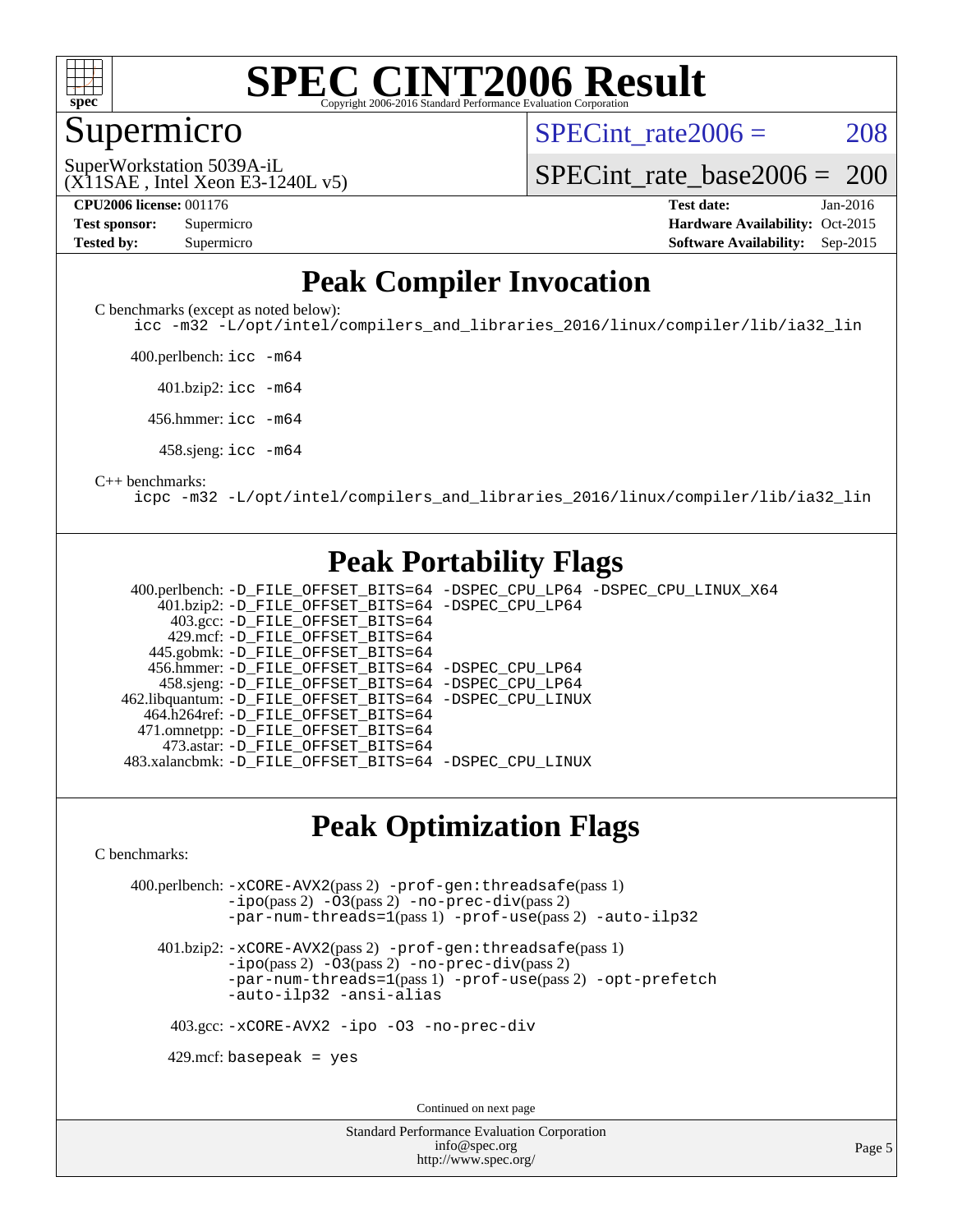

## Supermicro

SPECint rate $2006 = 208$ 

(X11SAE , Intel Xeon E3-1240L v5) SuperWorkstation 5039A-iL

[SPECint\\_rate\\_base2006 =](http://www.spec.org/auto/cpu2006/Docs/result-fields.html#SPECintratebase2006) 200

**[CPU2006 license:](http://www.spec.org/auto/cpu2006/Docs/result-fields.html#CPU2006license)** 001176 **[Test date:](http://www.spec.org/auto/cpu2006/Docs/result-fields.html#Testdate)** Jan-2016

| <b>Test sponsor:</b> | Supermicro |
|----------------------|------------|
| <b>Tested by:</b>    | Supermicro |

**[Hardware Availability:](http://www.spec.org/auto/cpu2006/Docs/result-fields.html#HardwareAvailability)** Oct-2015 **[Software Availability:](http://www.spec.org/auto/cpu2006/Docs/result-fields.html#SoftwareAvailability)** Sep-2015

## **[Peak Optimization Flags \(Continued\)](http://www.spec.org/auto/cpu2006/Docs/result-fields.html#PeakOptimizationFlags)**

```
 445.gobmk: -xCORE-AVX2(pass 2) -prof-gen:threadsafe(pass 1)
                -prof-use(pass 2) -par-num-threads=1(pass 1) -ansi-alias
                -opt-mem-layout-trans=3
       456.hmmer: -xCORE-AVX2 -ipo -O3 -no-prec-div -unroll2 -auto-ilp32
        458.sjeng: -xCORE-AVX2(pass 2) -prof-gen:threadsafe(pass 1)
                -i\text{po}(pass 2) -\overline{O}3(pass 2)-no-prec-div(pass 2)
                -par-num-threads=1-prof-use-unroll4
                -auto-ilp32
    462.libquantum: basepeak = yes
      464.h264ref: -xCORE-AVX2(pass 2) -prof-gen:threadsafe(pass 1)
               -ipo(pass 2) -O3(pass 2) -no-prec-div(pass 2)
               -par-num-threads=1(pass 1) -prof-use(pass 2) -unroll2
                -ansi-alias
C++ benchmarks: 
      471.omnetpp: -xCORE-AVX2(pass 2) -prof-gen:threadsafe(pass 1)
               -no-prec-div(pass 2)-par-num-threads=1(pass 1) -prof-use(pass 2) -ansi-alias
                -opt-ra-region-strategy=block -Wl,-z,muldefs
                -L/sh -lsmartheap
         473.astar: basepeak = yes
    483.xalancbmk: basepeak = yes
```
**[Peak Other Flags](http://www.spec.org/auto/cpu2006/Docs/result-fields.html#PeakOtherFlags)**

[C benchmarks](http://www.spec.org/auto/cpu2006/Docs/result-fields.html#Cbenchmarks):

403.gcc: [-Dalloca=\\_alloca](http://www.spec.org/cpu2006/results/res2016q1/cpu2006-20160111-38665.flags.html#b403.gcc_peakEXTRA_CFLAGS_Dalloca_be3056838c12de2578596ca5467af7f3)

The flags files that were used to format this result can be browsed at <http://www.spec.org/cpu2006/flags/Intel-ic16.0-official-linux64.html> <http://www.spec.org/cpu2006/flags/Supermicro-Platform-Settings-V1.2-revH.html>

You can also download the XML flags sources by saving the following links: <http://www.spec.org/cpu2006/flags/Intel-ic16.0-official-linux64.xml> <http://www.spec.org/cpu2006/flags/Supermicro-Platform-Settings-V1.2-revH.xml>